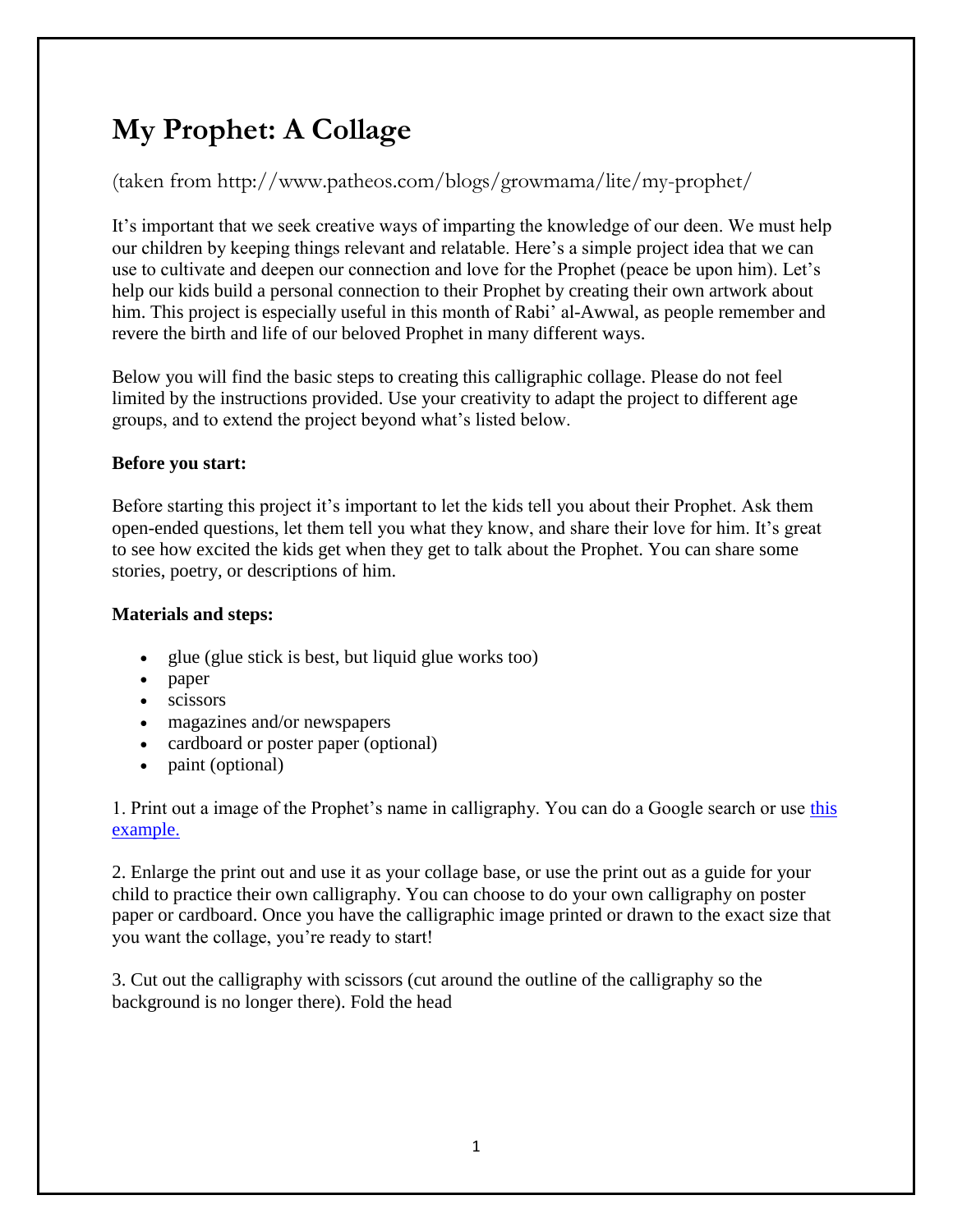of the meem (the first letter) and make a small cut in the center so you can open it up and cut out the rest of the inside circle. (You can choose not to cut out the image, and just work within the lines of calligraphy on the solid sheet)

4. If your calligraphy cutout is on cardboard or poster board, you may choose to paint a colored background. Although it's not necessary, especially if you plan to cover the entire base with words.

5. Go through magazines or newspapers and find any words that you feel tell you about the Prophet. Start cutting! Clip out words, or even images of any size and collect them.

6. If you have enough words, start gluing some onto the calligraphy cutout. You may want to glue larger words first, but it will work either way. Don't worry if the word goes off the edge of the cutout, just have fun gluing!

7. Keep cutting and pasting until you feel you've completed the collage. The last step is to turn it over and cut off the excess magazine clippings that you see cross the edge of the base.

8. Turn it around and look at the wonderful piece you've created. You can mount the calligraphy on a board, hang it on the wall, or even place it in a glass clip frame! A beautiful work of art, and a timeless reminder of our beloved Prophet.

#### **Things to keep in mind:**

With proper modifications, this project can be done with almost all age groups. Some children may need help cutting, and pasting. If you have children that cannot read, they can help clip out images, or glue the words.

For older children, you may have them discuss the different names of the Prophet (pbuh). And maybe instead of doing a calligraphy with the name Muhammad (pbuh), they will feel they relate more to the name 'Al-Ameen (or another of his names). Make sure to leave it open ended so the children can use their creativity and imagination and really OWN the piece.

Be patient, and understand that art is about the process. You may find your child chooses a word that you don't think is befitting. DON'T immediately disregard it. Find out what thought process lead your child to choose the word they did, and discuss it with them. It's a great learning experience, and most of all, your patience and care with them will show them that you are trying to emulate the Prophet (pbuh).

Take every moment as an opportunity for learning. The end result of your work is a tangible piece, but the memories and experiences built are part of the process – not the product. Use this project as a way to build connections, not only with our Prophet, but also with each other.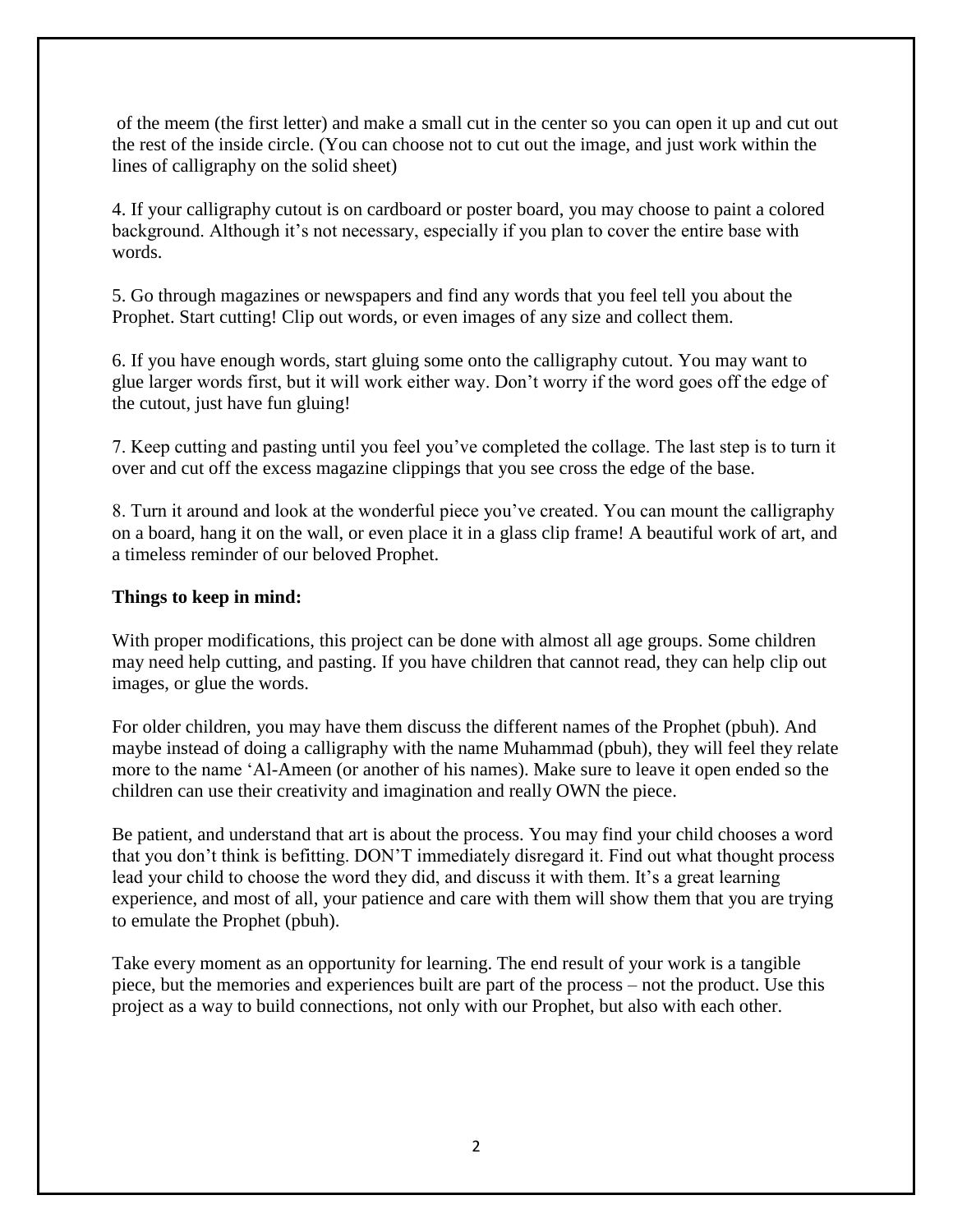## **Beaded Timeline of Prophet's Childhood**

http://www.muslimcongress.org/contentmc/media/20425/grade%201%20activity% 20book.pdf

**Purpose:** To create a visual representation of Prophet Muhammad's formative years.

**Materials:** A variety of beads, thick string, hole-punch, small thin strips of cardstock